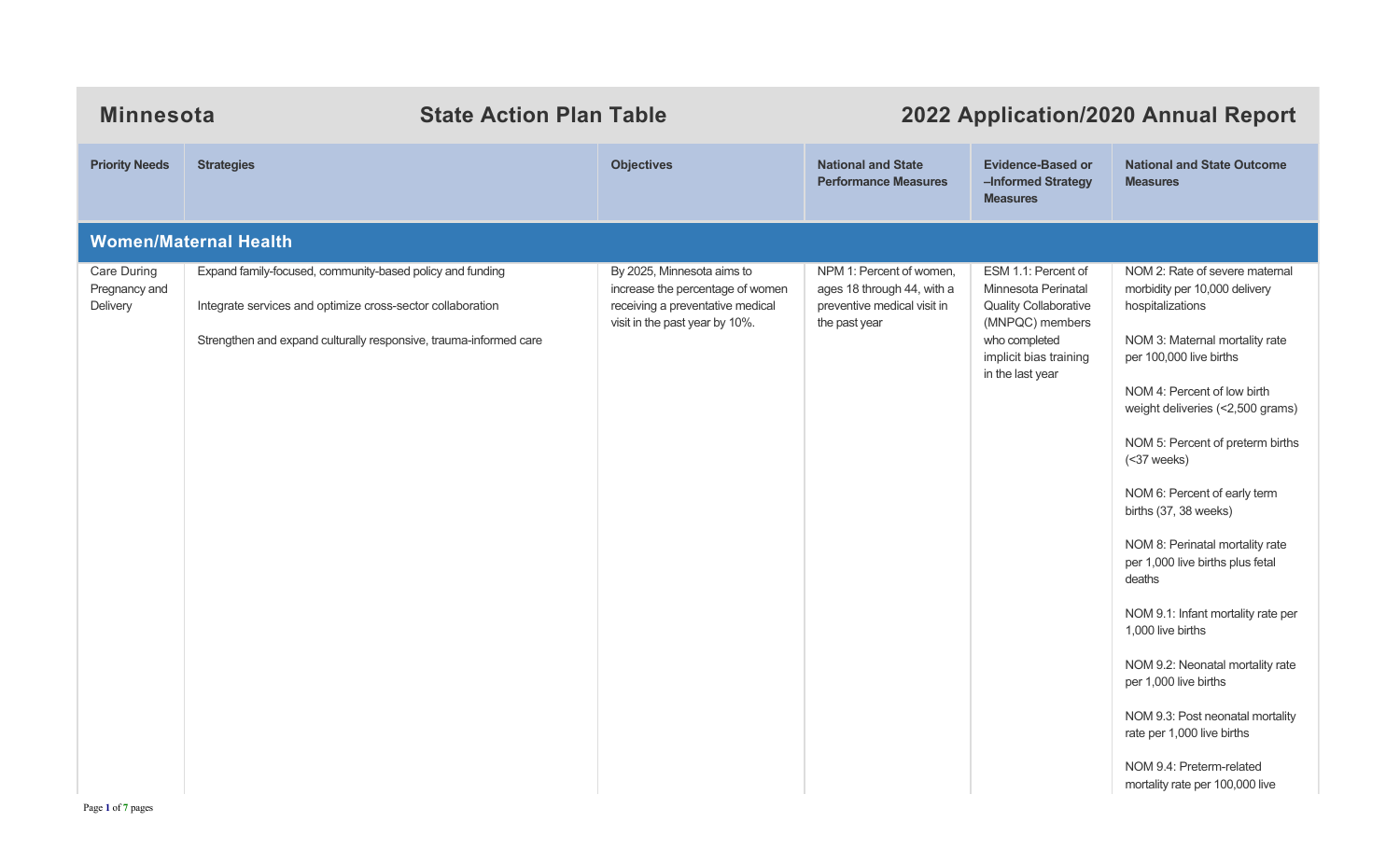| <b>Priority Needs</b>   | <b>Strategies</b>                                                                                                                                                       | <b>Objectives</b>                                                                                                                                                                                                                                                                               | <b>National and State</b><br><b>Performance Measures</b>                                                                                                                                                                                   | <b>Evidence-Based or</b><br>-Informed Strategy<br><b>Measures</b>                                                          | <b>National and State Outcome</b><br><b>Measures</b>                                                                                                                                                                                                                                                                                                                      |
|-------------------------|-------------------------------------------------------------------------------------------------------------------------------------------------------------------------|-------------------------------------------------------------------------------------------------------------------------------------------------------------------------------------------------------------------------------------------------------------------------------------------------|--------------------------------------------------------------------------------------------------------------------------------------------------------------------------------------------------------------------------------------------|----------------------------------------------------------------------------------------------------------------------------|---------------------------------------------------------------------------------------------------------------------------------------------------------------------------------------------------------------------------------------------------------------------------------------------------------------------------------------------------------------------------|
|                         |                                                                                                                                                                         |                                                                                                                                                                                                                                                                                                 |                                                                                                                                                                                                                                            |                                                                                                                            | births<br>NOM 10: Percent of women who<br>drink alcohol in the last 3 months of<br>pregnancy<br>NOM 11: Rate of neonatal<br>abstinence syndrome per 1,000<br>birth hospitalizations<br>NOM 23: Teen birth rate, ages 15<br>through 19, per 1,000 females<br>NOM 24: Percent of women who<br>experience postpartum depressive<br>symptoms following a recent live<br>birth |
|                         | <b>Perinatal/Infant Health</b>                                                                                                                                          |                                                                                                                                                                                                                                                                                                 |                                                                                                                                                                                                                                            |                                                                                                                            |                                                                                                                                                                                                                                                                                                                                                                           |
| <b>Infant Mortality</b> | Apply culturally-specific, community-based best practices<br>Improve data collection and evaluation<br>Facilitate policy and systems changes to reduce infant mortality | By 2025, increase the percentage<br>of infants who have been breastfed<br>ever by 5%, and increase the<br>percentage of infants breastfed<br>exclusively through 6 months by<br>20%.                                                                                                            | NPM 4: A) Percent of<br>infants who are ever<br>breastfed B) Percent of<br>infants breastfed<br>exclusively through 6<br>months                                                                                                            | ESM 4.1: Percent of<br>births delivered at<br>MDH Breastfeeding-<br><b>Friendly Maternity</b><br>Centers                   | NOM 9.1: Infant mortality rate per<br>1,000 live births<br>NOM 9.3: Post neonatal mortality<br>rate per 1,000 live births<br>NOM 9.5: Sudden Unexpected<br>Infant Death (SUID) rate per<br>100,000 live births                                                                                                                                                            |
| <b>Infant Mortality</b> | Apply culturally-specific, community-based best practices<br>Improve data collection and evaluation<br>Facilitate policy and systems changes to reduce infant mortality | By 2025, increase the percentage<br>of infants placed to sleep on their<br>backs by 5%; increase the<br>percentage of infants placed to<br>sleep on a separate sleep surface<br>by 15%, and increase the<br>percentage of infants placed to<br>sleep without soft objects or<br>bedding by 15%. | NPM 5: A) Percent of<br>infants placed to sleep on<br>their backs B) Percent of<br>infants placed to sleep on a<br>separate approved sleep<br>surface C) Percent of<br>infants placed to sleep<br>without soft objects or<br>loose bedding | ESM 5.1: Percent of<br>births delivered at<br>Minnesota hospitals<br>with national Safe<br>Sleep Hospital<br>Certification | NOM 9.1: Infant mortality rate per<br>1,000 live births<br>NOM 9.3: Post neonatal mortality<br>rate per 1,000 live births<br>NOM 9.5: Sudden Unexpected<br>Infant Death (SUID) rate per<br>100,000 live births                                                                                                                                                            |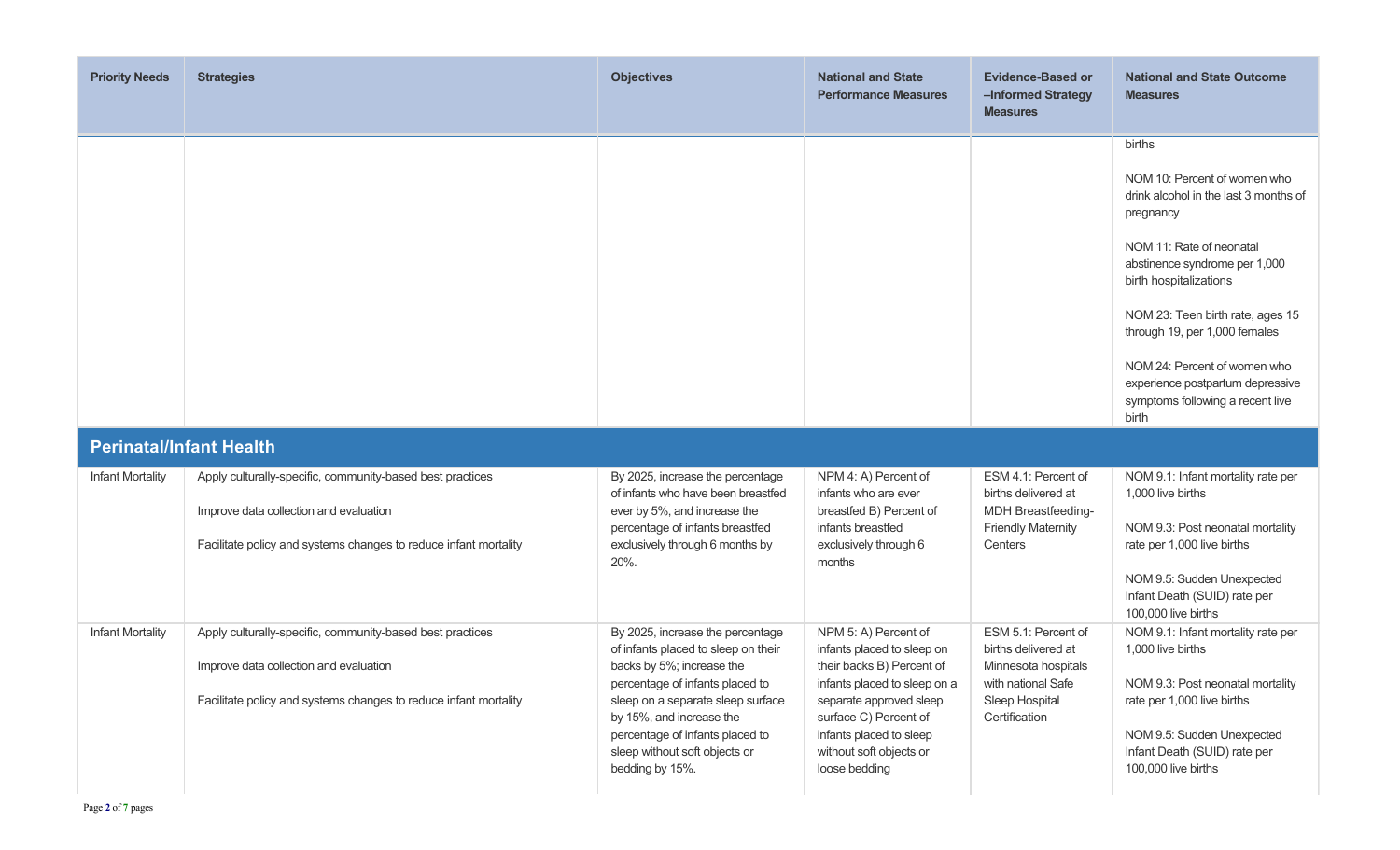| <b>Priority Needs</b>                          | <b>Strategies</b>                                                                                                                                                                                                    | <b>Objectives</b>                                                                                                                                                      | <b>National and State</b><br><b>Performance Measures</b>                                                                                                                | <b>Evidence-Based or</b><br>-Informed Strategy<br><b>Measures</b>                                                                                                                                | <b>National and State Outcome</b><br><b>Measures</b>                                                                                                                                                                                                                                                                                                                                                                                                       |  |  |
|------------------------------------------------|----------------------------------------------------------------------------------------------------------------------------------------------------------------------------------------------------------------------|------------------------------------------------------------------------------------------------------------------------------------------------------------------------|-------------------------------------------------------------------------------------------------------------------------------------------------------------------------|--------------------------------------------------------------------------------------------------------------------------------------------------------------------------------------------------|------------------------------------------------------------------------------------------------------------------------------------------------------------------------------------------------------------------------------------------------------------------------------------------------------------------------------------------------------------------------------------------------------------------------------------------------------------|--|--|
|                                                |                                                                                                                                                                                                                      | By 2025, Minnesota aims to reduce<br>the overall SUID rate by 15% and<br>reduce the SUID rates between<br>whites and African Americans and<br>American Indians by 15%. |                                                                                                                                                                         |                                                                                                                                                                                                  |                                                                                                                                                                                                                                                                                                                                                                                                                                                            |  |  |
| <b>Child Health</b>                            |                                                                                                                                                                                                                      |                                                                                                                                                                        |                                                                                                                                                                         |                                                                                                                                                                                                  |                                                                                                                                                                                                                                                                                                                                                                                                                                                            |  |  |
| Comprehensive<br>Early<br>Childhood<br>Systems | Coordinate access to comprehensive, family-centered early childhood<br>services.<br>Maximize and increase funding to support statewide programs that serve<br>families who are pregnant and parenting young children | By 2025, increase the percentage<br>of children receiving<br>developmental screening by 10%.                                                                           | NPM 6: Percent of<br>children, ages 9 through<br>35 months, who received a<br>developmental screening<br>using a parent-completed<br>screening tool in the past<br>year | ESM 6.1: Percent of<br>children enrolled in<br>the follow along<br>program that<br>completed at least one<br>developmental/social-<br>emotional screens<br>electronically in the<br>year         | NOM 13: Percent of children<br>meeting the criteria developed for<br>school readiness<br>(DEVELOPMENTAL)<br>NOM 19: Percent of children,<br>ages 0 through 17, in excellent or<br>very good health                                                                                                                                                                                                                                                         |  |  |
|                                                | <b>Adolescent Health</b>                                                                                                                                                                                             |                                                                                                                                                                        |                                                                                                                                                                         |                                                                                                                                                                                                  |                                                                                                                                                                                                                                                                                                                                                                                                                                                            |  |  |
| Adolescent<br>Suicide                          | Empower youth, young adults, families, and communities to meaningfully<br>engage in creating solutions to prevent suicide<br>Expand and improve postvention supports<br>Reduce access to lethal means                | By 2025, increase the percentage<br>of adolescents who received a<br>preventative medical visit in the<br>past year by 10%.                                            | NPM 10: Percent of<br>adolescents, ages 12<br>through 17, with a<br>preventive medical visit in<br>the past year.                                                       | ESM 10.1:<br>Percentage of Child<br>and Teen Checkups<br>(C&TC) where<br>depression<br>screenings are<br>occurring for<br>adolescents enrolled<br>in Minnesota Health<br>Care Programs<br>(MHCP) | NOM 16.1: Adolescent mortality<br>rate ages 10 through 19, per<br>100,000<br>NOM 16.2: Adolescent motor<br>vehicle mortality rate, ages 15<br>through 19, per 100,000<br>NOM 16.3: Adolescent suicide<br>rate, ages 15 through 19, per<br>100,000<br>NOM 18: Percent of children,<br>ages 3 through 17, with a<br>mental/behavioral condition who<br>receive treatment or counseling<br>NOM 19: Percent of children,<br>ages 0 through 17, in excellent or |  |  |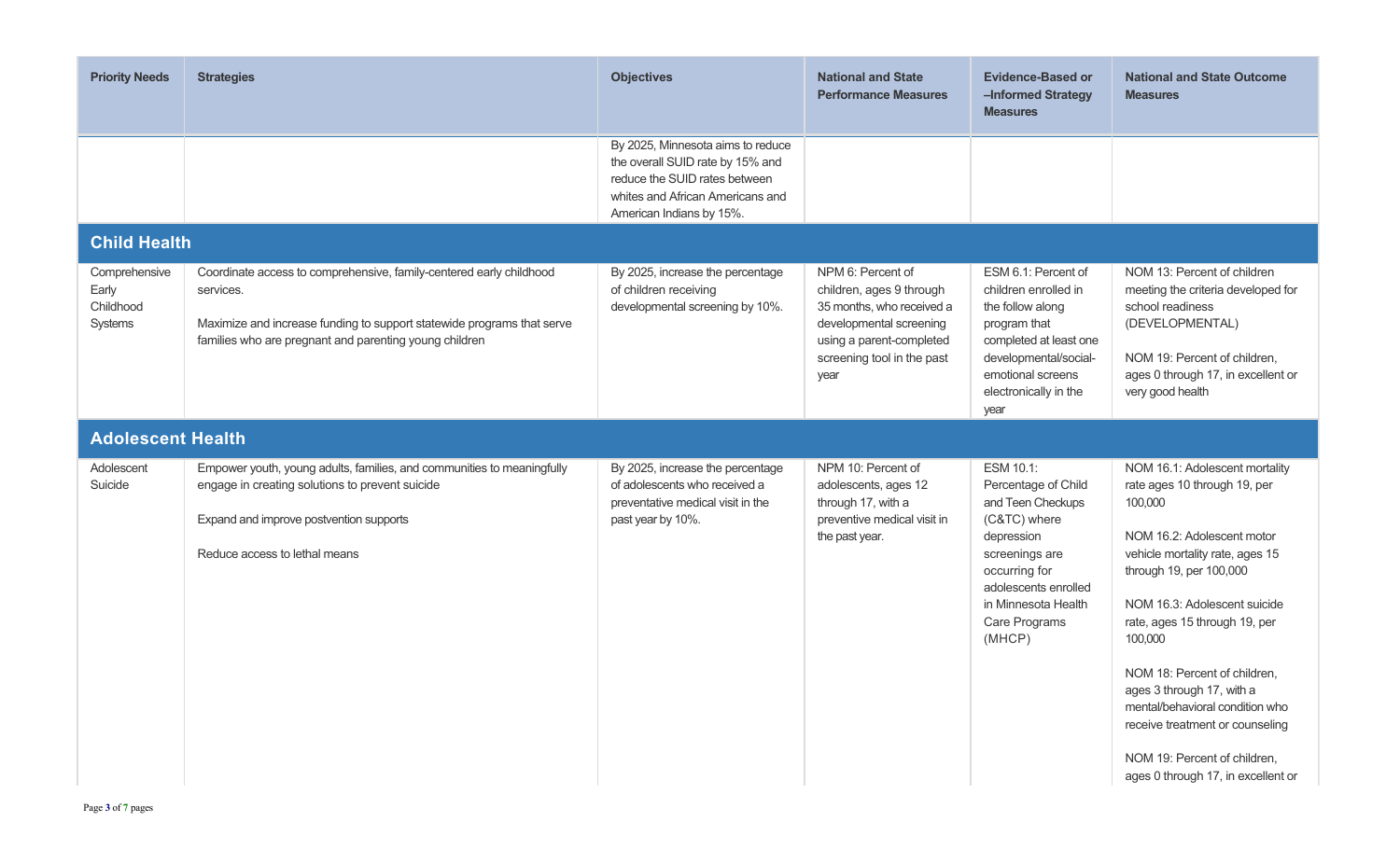| very good health                                                                                                                                                                                                                                                                                                                                                                                                                                                                                                                                                                                                                                                                                                                                                                                                                                                                                                     |
|----------------------------------------------------------------------------------------------------------------------------------------------------------------------------------------------------------------------------------------------------------------------------------------------------------------------------------------------------------------------------------------------------------------------------------------------------------------------------------------------------------------------------------------------------------------------------------------------------------------------------------------------------------------------------------------------------------------------------------------------------------------------------------------------------------------------------------------------------------------------------------------------------------------------|
| NOM 20: Percent of children,<br>ages 2 through 4, and<br>adolescents, ages 10 through 17,<br>who are obese (BMI at or above<br>the 95th percentile)<br>NOM 22.2: Percent of children,<br>ages 6 months through 17 years,<br>who are vaccinated annually<br>against seasonal influenza<br>NOM 22.3: Percent of<br>adolescents, ages 13 through 17,<br>who have received at least one<br>dose of the HPV vaccine<br>NOM 22.4: Percent of<br>adolescents, ages 13 through 17,<br>who have received at least one<br>dose of the Tdap vaccine<br>NOM 22.5: Percent of<br>adolescents, ages 13 through 17,<br>who have received at least one<br>dose of the meningococcal<br>conjugate vaccine<br>NOM 23: Teen birth rate, ages 15<br>through 19, per 1,000 females<br>NOM 17.2: Percent of children<br>with special health care needs<br>(CSHCN), ages 0 through 17,<br>who receive care in a well-<br>functioning system |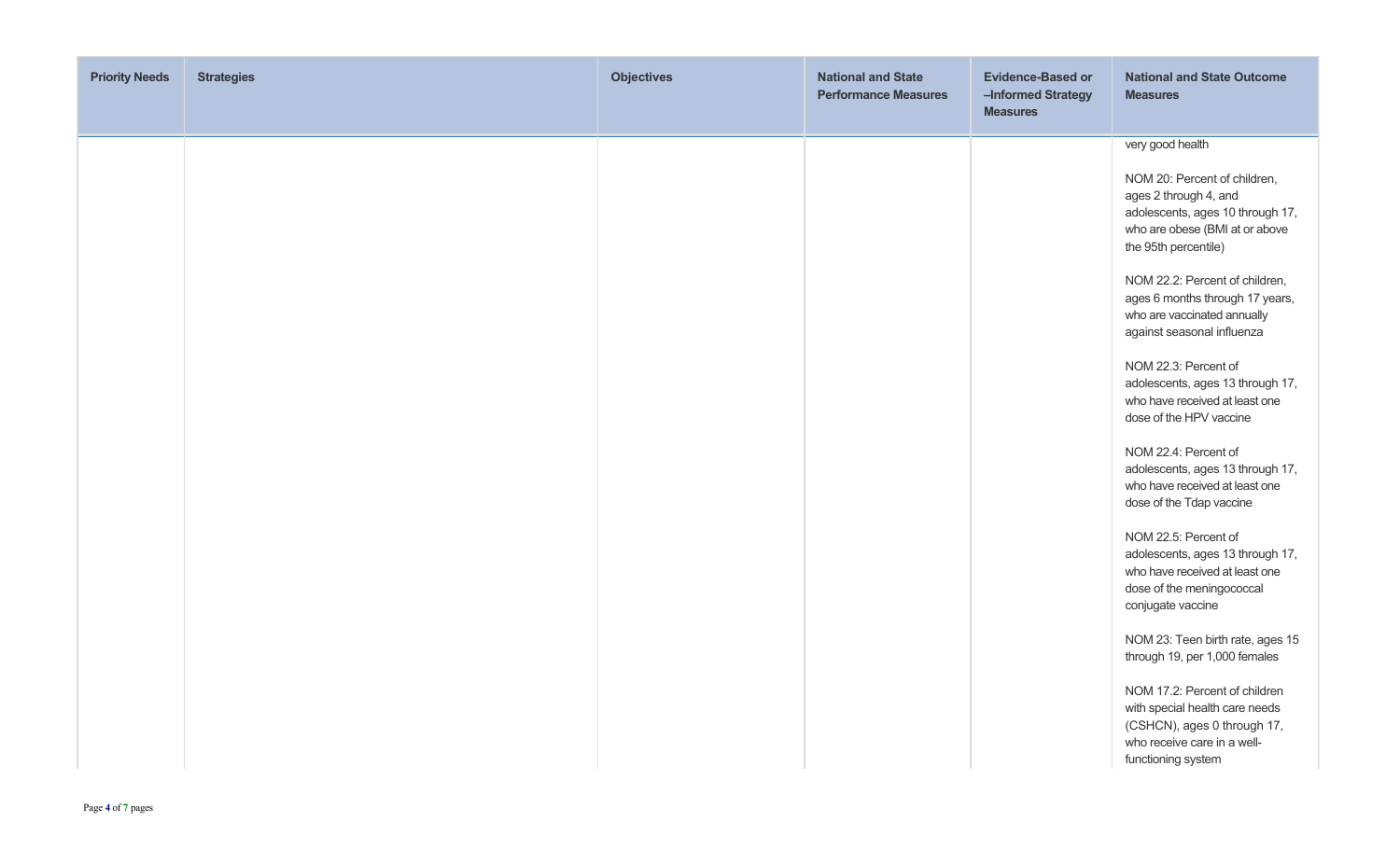| <b>Priority Needs</b>                                                                              | <b>Strategies</b>                                                                                                                                                                                                                   | <b>Objectives</b>                                                                  | <b>National and State</b><br><b>Performance Measures</b>                                             | <b>Evidence-Based or</b><br>-Informed Strategy<br><b>Measures</b>                                                                                     | <b>National and State Outcome</b><br><b>Measures</b>                                                                                                                                                                                                                                                                                                                                                                                                                                                                                                                                                                                                                                                                                                                                                                                                                                                                       |  |  |
|----------------------------------------------------------------------------------------------------|-------------------------------------------------------------------------------------------------------------------------------------------------------------------------------------------------------------------------------------|------------------------------------------------------------------------------------|------------------------------------------------------------------------------------------------------|-------------------------------------------------------------------------------------------------------------------------------------------------------|----------------------------------------------------------------------------------------------------------------------------------------------------------------------------------------------------------------------------------------------------------------------------------------------------------------------------------------------------------------------------------------------------------------------------------------------------------------------------------------------------------------------------------------------------------------------------------------------------------------------------------------------------------------------------------------------------------------------------------------------------------------------------------------------------------------------------------------------------------------------------------------------------------------------------|--|--|
| <b>Children with Special Health Care Needs</b>                                                     |                                                                                                                                                                                                                                     |                                                                                    |                                                                                                      |                                                                                                                                                       |                                                                                                                                                                                                                                                                                                                                                                                                                                                                                                                                                                                                                                                                                                                                                                                                                                                                                                                            |  |  |
| Access to<br>Services and<br>Supports for<br>Children and<br>Youth with<br>Special Health<br>Needs | Enhance centralized resources to improve knowledge of services and<br>supports<br>Build the capacity of communities by cultivating knowledge and improving<br>collaboration<br>Construct a competent and well-compensated workforce | By 2025, increase the percentage<br>of CYSHN who are adequately<br>insured by 10%. | NPM 15: Percent of<br>children, ages 0 through<br>17, who are continuously<br>and adequately insured | ESM 15.1: Percent of<br>families receiving<br>family-to-family<br>support who report<br>increased confidence<br>in navigating care for<br>their child | NOM 17.2: Percent of children<br>with special health care needs<br>(CSHCN), ages 0 through 17,<br>who receive care in a well-<br>functioning system<br>NOM 18: Percent of children,<br>ages 3 through 17, with a<br>mental/behavioral condition who<br>receive treatment or counseling<br>NOM 19: Percent of children,<br>ages 0 through 17, in excellent or<br>very good health<br>NOM 22.1: Percent of children<br>who have completed the combined<br>7-vaccine series (4:3:1:3*:3:1:4) by<br>age 24 months<br>NOM 22.2: Percent of children,<br>ages 6 months through 17 years,<br>who are vaccinated annually<br>against seasonal influenza<br>NOM 22.3: Percent of<br>adolescents, ages 13 through 17,<br>who have received at least one<br>dose of the HPV vaccine<br>NOM 22.4: Percent of<br>adolescents, ages 13 through 17,<br>who have received at least one<br>dose of the Tdap vaccine<br>NOM 22.5: Percent of |  |  |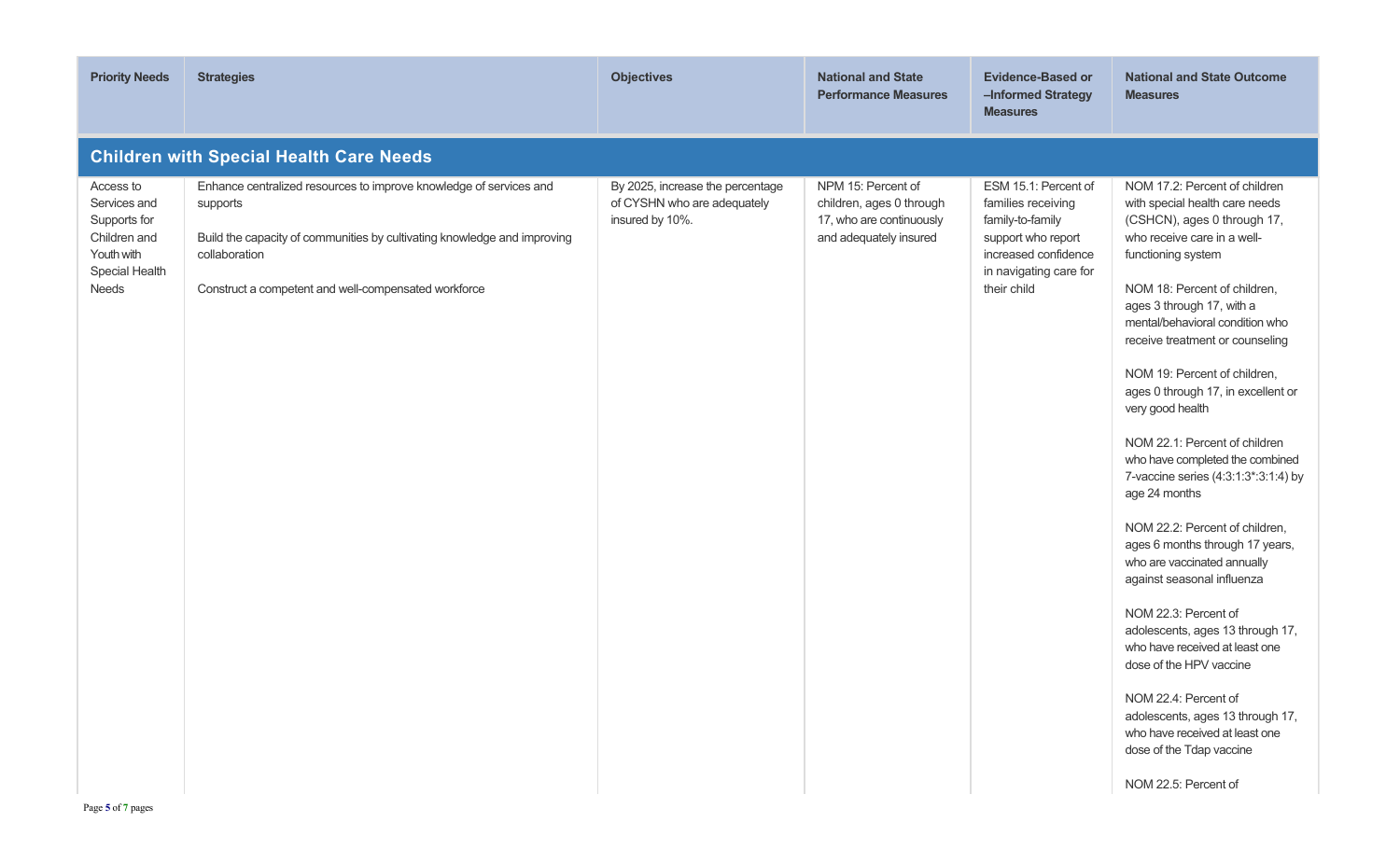| <b>Priority Needs</b>                              | <b>Strategies</b>                                                                                                                                                                                                                                                              | <b>Objectives</b>                                                                                                             | <b>National and State</b><br><b>Performance Measures</b>                                                                                                                                                                           | <b>Evidence-Based or</b><br>-Informed Strategy<br><b>Measures</b> | <b>National and State Outcome</b><br><b>Measures</b>                                                                   |
|----------------------------------------------------|--------------------------------------------------------------------------------------------------------------------------------------------------------------------------------------------------------------------------------------------------------------------------------|-------------------------------------------------------------------------------------------------------------------------------|------------------------------------------------------------------------------------------------------------------------------------------------------------------------------------------------------------------------------------|-------------------------------------------------------------------|------------------------------------------------------------------------------------------------------------------------|
|                                                    |                                                                                                                                                                                                                                                                                |                                                                                                                               |                                                                                                                                                                                                                                    |                                                                   | adolescents, ages 13 through 17,<br>who have received at least one<br>dose of the meningococcal<br>conjugate vaccine   |
|                                                    |                                                                                                                                                                                                                                                                                |                                                                                                                               |                                                                                                                                                                                                                                    |                                                                   | NOM 25: Percent of children,<br>ages 0 through 17, who were<br>unable to obtain needed health<br>care in the past year |
|                                                    | <b>Cross-Cutting/Systems Building</b>                                                                                                                                                                                                                                          |                                                                                                                               |                                                                                                                                                                                                                                    |                                                                   |                                                                                                                        |
| Accessible and<br>Affordable<br><b>Health Care</b> | Recognize and reduce systemic racism, discrimination, and<br>marginalization in health care<br>Expand access to health care by increasing availability of community-based<br>and remote services<br>Improve the quality of health care by promoting person and family-centered | By 2025, reduce the percentage of<br>Minnesotans that did not routine<br>medical care they needed because<br>of cost by 10%.  | SPM 1: Percent of<br>Minnesotans that did not<br>get routine medical care<br>that they needed because<br>of cost                                                                                                                   |                                                                   |                                                                                                                        |
| American<br><b>Indian Family</b><br>Health         | practices<br>Increase access to culturally specific health services<br>Mandate cultural proficiency, as defined by the community<br>Shift power and polices to address structural racism                                                                                       | By 2025, at least 9 of the 11<br>federally-recognized tribes will<br>participate in developing technical<br>assistance plans. | SPM 2: Percent of tribes<br>that participate in<br>collaborating with MDH to<br>develop technical<br>assistance plans to provide<br>culturally relevant services                                                                   |                                                                   |                                                                                                                        |
| Housing                                            | Expand funding opportunities<br>Person-centered approach/services<br>Create/innovate housing<br>Focus on policy change                                                                                                                                                         | By 2025, engage with 75<br>stakeholders in housing and<br>homelessness planning.                                              | SPM 3: Proportion of<br>Minnesota adolescents<br>who report staying in a<br>shelter, somewhere not<br>intended as a place to live,<br>or someone else's home<br>because you had no other<br>place to stay in the past 12<br>months |                                                                   |                                                                                                                        |
| Mental Well-<br>Being                              | Help communities build capacity and resilience<br>Implement a public health communications campaign on mental well-being                                                                                                                                                       | By 2025, increase the percentage<br>of adolescents reporting positive<br>mental well-being by 10%.                            | SPM 4: Percent of<br>Minnesota adolescents<br>who report having positive                                                                                                                                                           |                                                                   |                                                                                                                        |